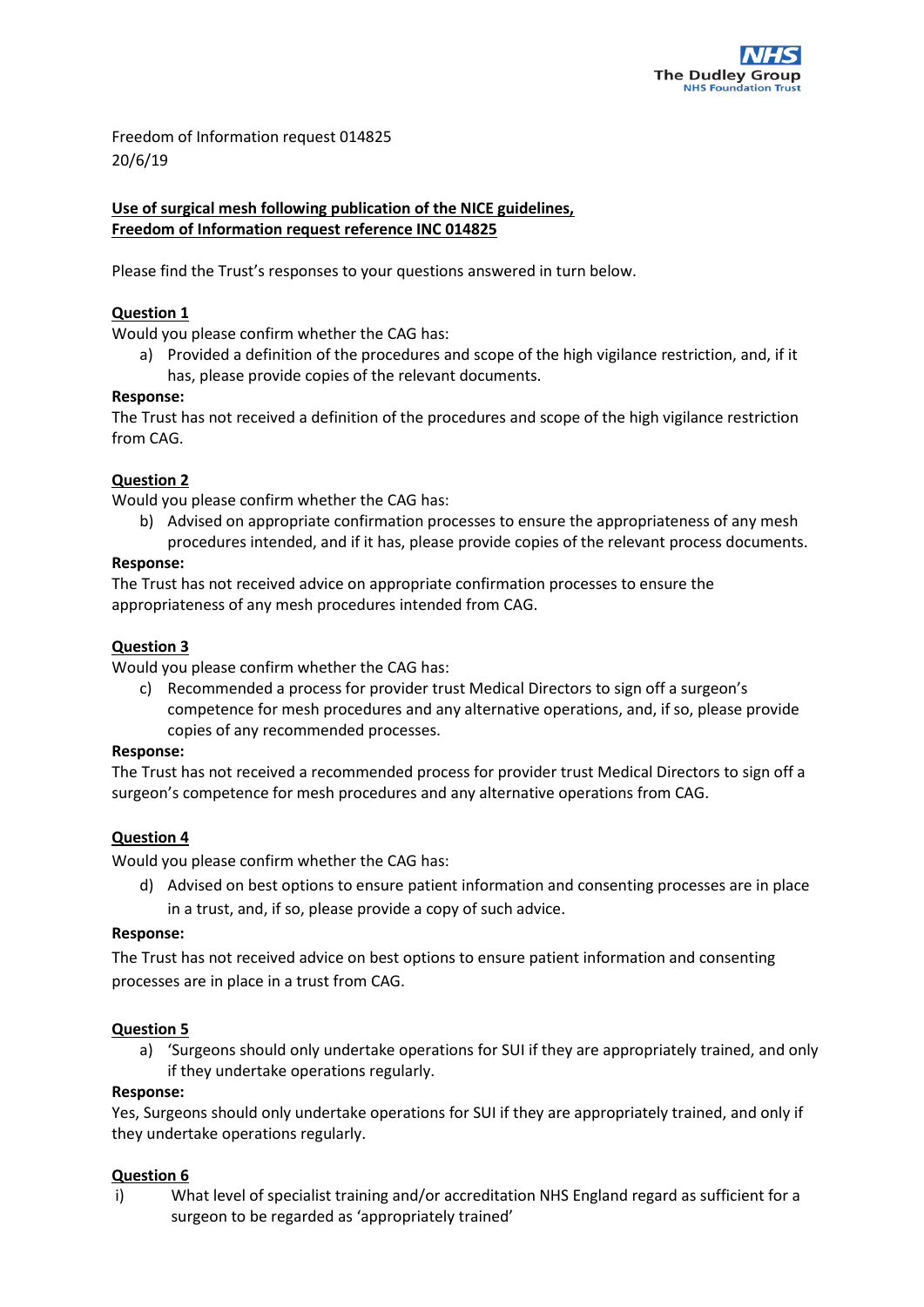### **Response:**

NHS England would hold this information.

From a Trust point of view the surgeon's competence in the procedure must be signed off in advance by the Trust's Medical Director as part of the high vigilance procedure. The surgeon would need to be accredited to Consultant level and Urogynaecology trained and have actively maintained their skills.

## **Question 7**

ii) Has the level of specialist training and/or accreditation specified in answer to (i) been communicated to trusts, and, if so, when did this take place and could we please have a copy of the communication(s)?

## **Response:**

The level of specialist training and/or accreditation specified in answer to (i) has not been communicated to the Trust.

# **Question 8**

b) Surgeons report every procedure to a national database

## **Response:**

Procedures reported to the BSUG specialty database.

# **Question 9**

i) Whether a national database for the reporting of procedures using surgical mesh/tape inserted vaginally to treat stress urinary incontinence and urogynaecological prolapse has been established, and , if so, when it was established.

### **Response:**

Yes, a national database for reporting of procedures using surgical mesh/tape inserted vaginally to treat stress urinary incontinence and urogynaecological prolapse has been established. The BSUG national database was established in 2018.

## **Question 10**

ii) If the answer to (i) is 'yes', when was the existence of that database communicated to trusts, with what accompanying guidance for its use and could we have a copy of all related documents?

### **Response:**

Please see the NICE guidance under the following link  $2^{nd}$  April 2019:

[https://www.nice.org.uk/guidance/ng123/resources/urinary-incontinence-and-pelvic-organ-prolapse](https://www.nice.org.uk/guidance/ng123/resources/urinary-incontinence-and-pelvic-organ-prolapse-in-women-management-pdf-66141657205189)[in-women-management-pdf-66141657205189](https://www.nice.org.uk/guidance/ng123/resources/urinary-incontinence-and-pelvic-organ-prolapse-in-women-management-pdf-66141657205189)

see page 8 item 1.2.2

However, you will be aware of this as your news release refers to it:

[https://www.thompsons.law/news/news-releases/medical-negligence-news/nhs-england-and-nhs](https://www.thompsons.law/news/news-releases/medical-negligence-news/nhs-england-and-nhs-trusts-to-face-legal-challenge-if-they-ignore-high-vigilance-restriction)[trusts-to-face-legal-challenge-if-they-ignore-high-vigilance-restriction](https://www.thompsons.law/news/news-releases/medical-negligence-news/nhs-england-and-nhs-trusts-to-face-legal-challenge-if-they-ignore-high-vigilance-restriction)

# Please see NHS Improvement and NHS England notification:

[https://improvement.nhs.uk/documents/5122/MESH\\_letter\\_-](https://improvement.nhs.uk/documents/5122/MESH_letter_-_Extension_of_pause_on_the_use_of_vaginal_mesh_29_March_2019.pdf)

Extension of pause on the use of vaginal mesh 29 March 2019.pdf

# **Question 11**

c) 'A register of operations is maintained to ensure every procedure is notified and the woman identified who has undergone surgery'

### **Response:**

As well as the national database, the Trust holds its own Theatre Register book and all admissions into the Trust are recorded on the Trust's patient administration system and clinically coded.

# **Question 12**

i) Has a national register of procedure been established, and, if so, when was this done?

### **Response:**

Please see response to Question 9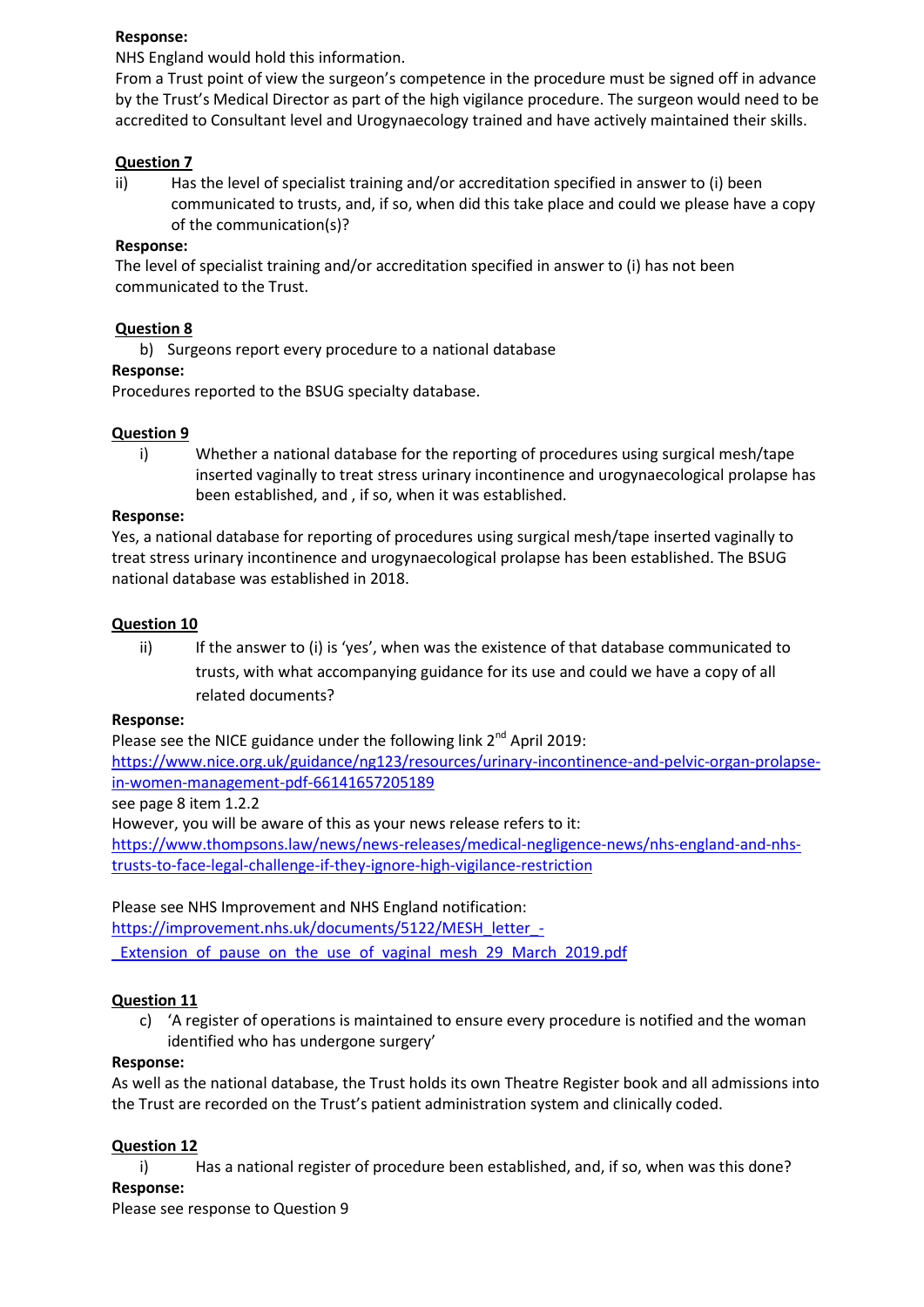## **Question 13**

ii) What guidance has been issued to trusts concerning the use of such a register and could we have a copy?

### **Response:**

Please see response to question 10

### **Question 14**

iii) Alternatively, is it expected that trusts will establish their own registers, and, if it is, what evidence exists that this has been done?

### **Response:**

Please see response to question 11

# **Question 15**

d) 'Reporting of complications via MHRA is linked to the register.'

## **Response:**

We have not reported any procedures that developed complications previously ( prior to 2018) to MHRA, however since the guidance in April, local SOP is to be altered to reflect this

# [NICE Guidelines](https://www.nice.org.uk/guidance/ng123/resources/urinary-incontinence-and-pelvic-organ-prolapse-in-women-management-pdf-66141657205189) state page 36, item 1.10.6

The responsible consultant must ensure that details of any confirmed mesh related complications are: recorded in a national registry (see the section on collecting data on surgery and surgical complications in this guideline) and reported to the Medicines and Healthcare products Regulatory Agency (MHRA). [2019]

Responsible consultant is aware of this and currently in the process of streamlining reporting complications to the national database and reporting to MHRA.

# **Question 16**

i) What procedure has been established to ensure that the reporting of complications via MHRA is linked to such a register

### **Response:**

This will be included in the SOP which is currently being reviewed

# **Question 17**

ii) When was the procedure at i) established, and how and when was its existence communicated to trusts and could we have a copy of those communciations?

### **Response:**

Please see response to question 10

### **Question 18**

- e) 'Identification and accreditation of specialist centres for SUI mesh procedure, for removal procedures and other aspects of care for those adversely affected by surgical mesh'
- i) What criteria and procedures have been established for the accreditation of specialist centres for SUI mesh and related procedure, who were they established by and could we have a copy of all relevant documentation?

# **Response:**

The Trust does not identify and accredit specialist centres for SUI mesh procedure for removal procedures and other aspects of care for those adversely affected by surgical mesh'